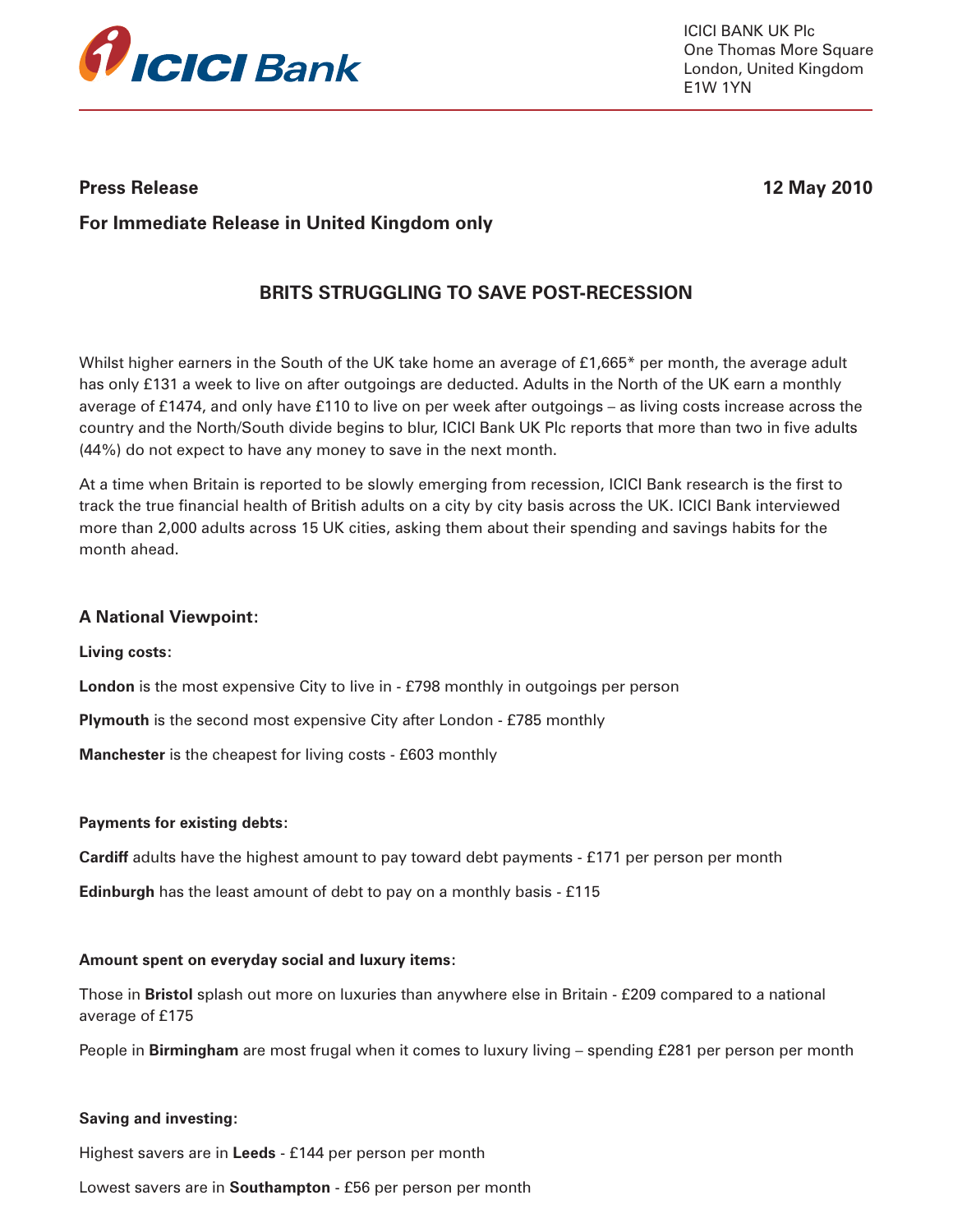

ICICI BANK UK Plc One Thomas More Square London, United Kingdom E1W 1YN

#### **New borrowing:**

Guilty of borrowing the most are those in **Manchester** - £61 per person per month

Best at not borrowing is **Bristol** – £21 average per month

#### **Amount in a savings or deposit account:**

Highest total savings are in **London** - £13,624.74

Lowest total savings are in **Edinburgh** - £7,373.90

**Anubrata Biswas, Head of Retail Banking for HiSAVE comments:** "It is essential that people in Britain continue to prioritise savings, rather than borrowing, as the path for a sound economic future. Our index clearly shows, city by city, that Britons are taking positive action to clear debt and save more, but by moving from a standard savings account to a fixed rate savings account, they could be earning much more interest, freeing up more of their earnings and start planning for a brighter future."

## **Average basic salaries vs monthly outgoings, by city:**

| cities          | <b>Basic Salary</b><br>per month<br>after income tax | <b>Monthly outgoings</b><br>(made up of amount spent on essential<br>living costs, existing debts, amount spent<br>on everyday social and luxury items,<br>borrowing and savings & investments) | <b>Difference</b> |
|-----------------|------------------------------------------------------|-------------------------------------------------------------------------------------------------------------------------------------------------------------------------------------------------|-------------------|
| Oxford          | £1,768.34                                            | £1,218.30                                                                                                                                                                                       | £550.04           |
| <b>Brighton</b> | £1,768.34                                            | £1,114.00                                                                                                                                                                                       | £654.34           |
| Southampton     | £1,768.34                                            | £1,025.80                                                                                                                                                                                       | £742.54           |
| <b>Bristol</b>  | £1,446.64                                            | £1,167.80                                                                                                                                                                                       | £278.84           |
| Edinburgh       | £1,489.62                                            | £1,155.20                                                                                                                                                                                       | £334.42           |
| Nottingham      | £1,467.78                                            | £981.20                                                                                                                                                                                         | £486.58           |
| Leeds           | £1,235.52                                            | £1,283.10                                                                                                                                                                                       | $-E47.58$         |
| Cardiff         | £1,379.04                                            | £1,232.80                                                                                                                                                                                       | £146.24           |
| Newcastle       | £1,604.02                                            | £886.20                                                                                                                                                                                         | £717.82           |
| <b>Norwich</b>  | £1,651.18                                            | £970.20                                                                                                                                                                                         | £680.98           |
| Manchester      | £1,494.82                                            | £914.30                                                                                                                                                                                         | £580.52           |
| Plymouth        | £1,446.64                                            | £1,097.40                                                                                                                                                                                       | £349.24           |
| Glasgow         | £1,579.42                                            | £986.10                                                                                                                                                                                         | £593.32           |
| London          | £2,090.06                                            | £1,288.60                                                                                                                                                                                       | £801.46           |
| Birmingham      | £1,448.38                                            | £1,026.80                                                                                                                                                                                       | £421.58           |